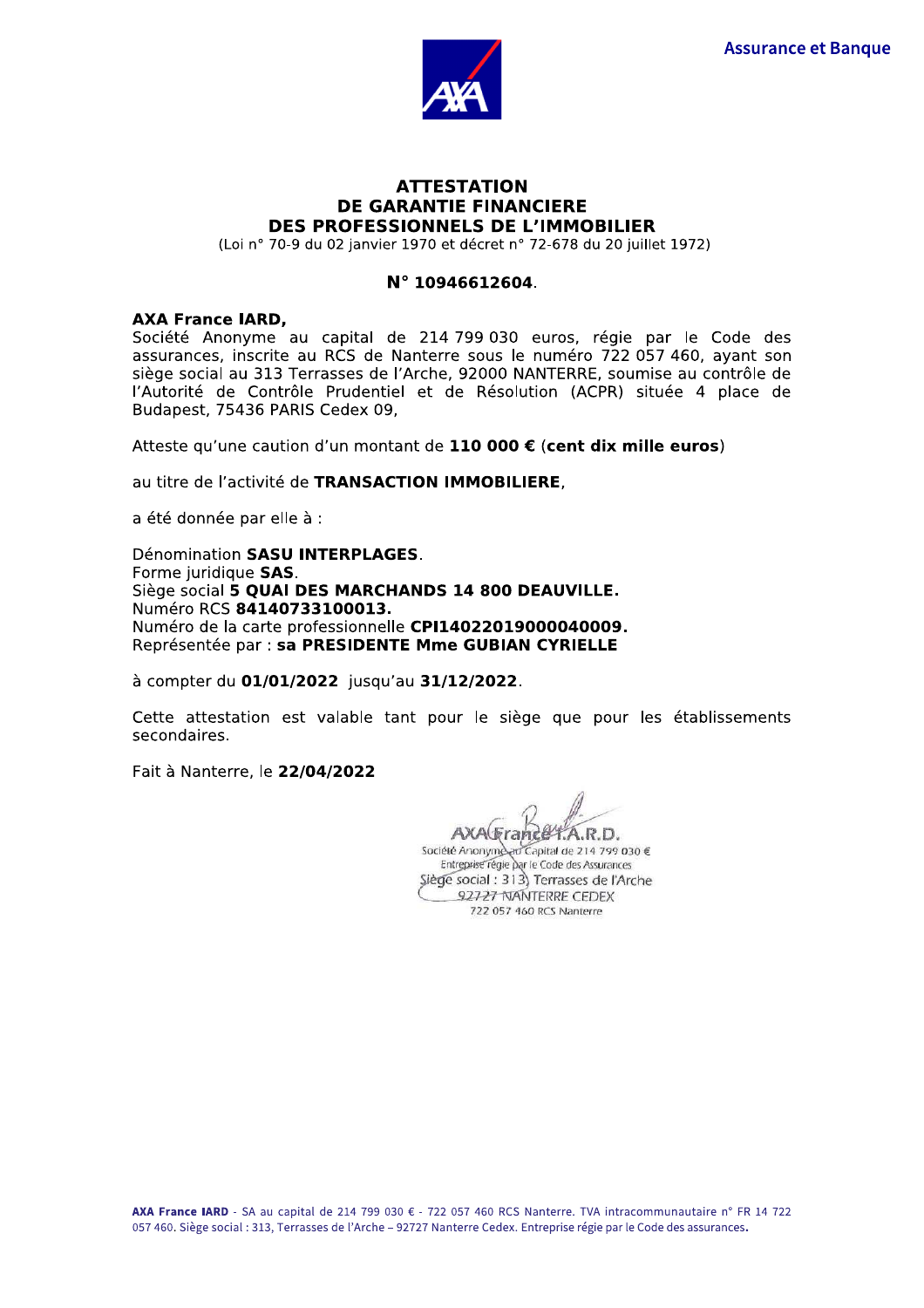

# **ATTESTATION DE GARANTIE FINANCIERE** DES PROFESSIONNELS DE L'IMMOBILIER

(Loi nº 70-9 du 02 janvier 1970 et décret nº 72-678 du 20 juillet 1972)

## N° 10946612604.

#### **AXA France IARD.**

Société Anonyme au capital de 214 799 030 euros, régie par le Code des assurances, inscrite au RCS de Nanterre sous le numéro 722 057 460, ayant son siège social au 313 Terrasses de l'Arche, 92000 NANTERRE, soumise au contrôle de l'Autorité de Contrôle Prudentiel et de Résolution (ACPR) située 4 place de Budapest, 75436 PARIS Cedex 09,

Atteste qu'une caution d'un montant de 110 000 € (cent dix mille euros)

au titre de l'activité de GESTION IMMOBILIERE,

a été donnée par elle à :

Dénomination SASU INTERPLAGES. Forme juridique SAS. Siège social 5 QUAI DES MARCHANDS 14 800 DEAUVILLE. Numéro RCS 84140733100013. Numéro de la carte professionnelle CPI14022019000040009 Représentée par : sa PRESIDENTE Mme GUBIAN CYRIELLE

à compter du 01/01/2022 jusqu'au 31/12/2022.

Cette attestation est valable tant pour le siège que pour les établissements secondaires.

Fait à Nanterre, le 22/04/2022

AXAGraneer.A.R.D.

Société Anonyme au Capital de 214 799 030 € Entreprise régie par le Code des Assurances Siège social : 313) Terrasses de l'Arche 92727 NANTERRE CEDEX 722 057 460 RCS Nanterre